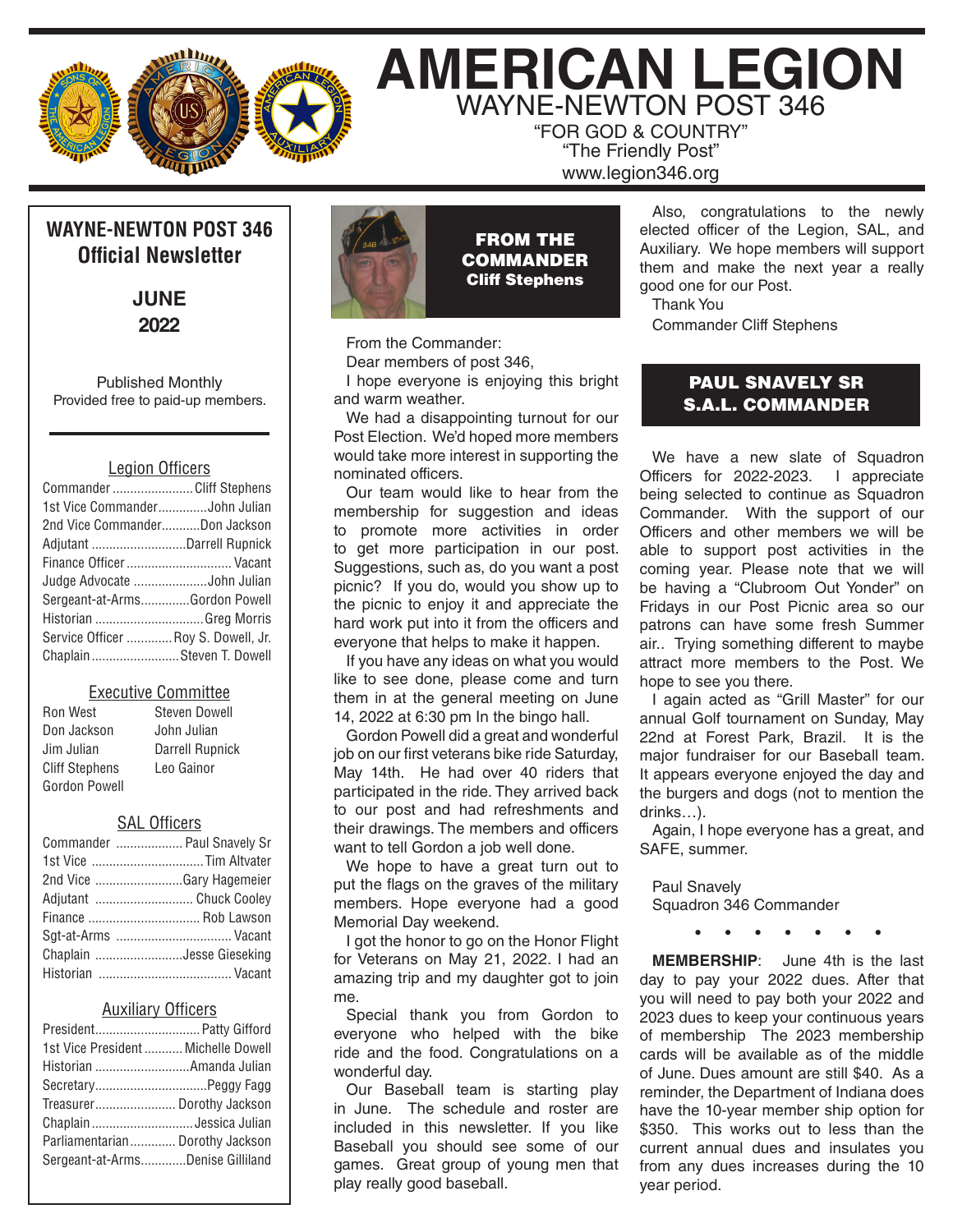# **WAYNE NEWTON POST 346 2022 ROSTER & SCHEDULE**



| Jersey | Player                  | School                   |
|--------|-------------------------|--------------------------|
| 1      | <b>Tyler Will</b>       | <b>Terre Haute North</b> |
| 2      | <b>Bryson Carpenter</b> | Terre Haute North        |
| 3      | <b>Ty Stultz</b>        | Terre Haute South        |
| 4      | Alex Karr               | Terre Haute North        |
| 5.     | Caden Mason             | <b>Marian University</b> |
| 6      | Coy Edwards             | Northview                |
| 7      | <b>Tucker Helton</b>    | Terre Haute South        |
| 8      | Logan Nicoson           | Terre Haute North        |
| 9      | Ross Olsen              | <b>Terre Haute South</b> |
| 10     | Noah Bray               | Terre Haute North        |
| 11     | Cade Moore              | Kentucky Wesleyan U      |
| 12.    | <b>Pierson Barnes</b>   | <b>Marian University</b> |
| 15     | Kylan Norman            | <b>Terre Haute South</b> |
| 19     | Jackson McFarland       | Terre Haute South        |
|        |                         |                          |
|        | Manager                 | David Will               |
|        | Asst Coach              | Travis Mason             |
|        |                         |                          |

## 2022 TERRE HAUTE WAYNE NEWTON DOST 346 BASEBALL SCHEDULE

| Date<br>v        | Day              | Opponet<br>÷                                                   | Location                 | Time (ES1 $\sim$ | Gam $\sqrt{ }$ |
|------------------|------------------|----------------------------------------------------------------|--------------------------|------------------|----------------|
| 6/7/2022         | Tuesday          | Sullivan                                                       | THN                      | 6:00 PM          | 1              |
| 6/8/2022         | Wednesday        | Crawfordsville                                                 | <b>THN</b>               | 7:00 PM          | 1              |
| 6/10/2022        | Friday           | <b>Ballwin, Mo Tourney</b>                                     | Ballwin Athletic Complex | Aft/eve          | 1              |
| 6/11/2022        | Saturday         | <b>Ballwin, Mo Tourney</b>                                     | Ballwin Athletic Complex | TBD              | $\overline{2}$ |
| 6/12/2022        | Sunday           | <b>Ballwin, Mo Tourney</b>                                     | Ballwin Athletic Complex | TBD              | 2              |
| 6/14/2022        | Tuesday          | Pate                                                           | VU                       | 7:00 PM          | 1              |
| 6/16-6/19/2022   | Thursday-Sunday  | John E. Hayes Invite                                           | THN/ISU/WV               | TBD              | 6              |
| 6/22/2022        | Wednesday        | Sullivan                                                       | Sillivan High School     | 6:00 PM          | 1              |
| 6/23/2022        | Thursday         | Newburgh                                                       | VU                       | 7:00 PM          | 1              |
| 6/25/2022        | Saturday         | <b>Rantoul Post 287</b>                                        | <b>THN</b>               | 12 & 2:30 PM     | 2              |
| 6/30-7/4/2022    |                  | Thursday - Monday Rapid City Firecracker Tournam               | RAPID CITY, SD           | <b>TBD</b>       | 6              |
| 7/7/2022         | Thursday         | Danville, IL                                                   | Danville, IL             | 7:00 PM          | 1              |
| 7/9/2022         | Saturday         | Newburgh Post 44 & Mt Carmel                                   | Evansville, IN           | 1 & 3 PM         | 2              |
| 7/10/2022        | Sunday           | Harrisburg Post -409 Dorris                                    | Harrisburg, IL           | TBD              | 2              |
|                  |                  | Heights Rd, Harrisburg, IL                                     |                          |                  |                |
| 7/11/2022        | Monday           | Danville, IL                                                   | <b>THN</b>               | 7:00 PM          | 1              |
| 7/14-7/18/2022   |                  | Thursday - Monday AMERICAN LEGION REGIONAL                     | <b>THN</b>               |                  | 3              |
| 7/22-7/26/2022   | Friday - Tuesday | AMERICAN LEGION STATE FINA                                     | Rockport, IN             |                  | 5              |
| $8/3 - 8/7/2022$ |                  | Wednesday - Sunday Great Lakes Regional Tourname               | <b>Midland Michigan</b>  |                  |                |
|                  |                  | 8/11-8/16/2022 Thursday - Tuesday American Legion World Series | Shelby, NC               |                  |                |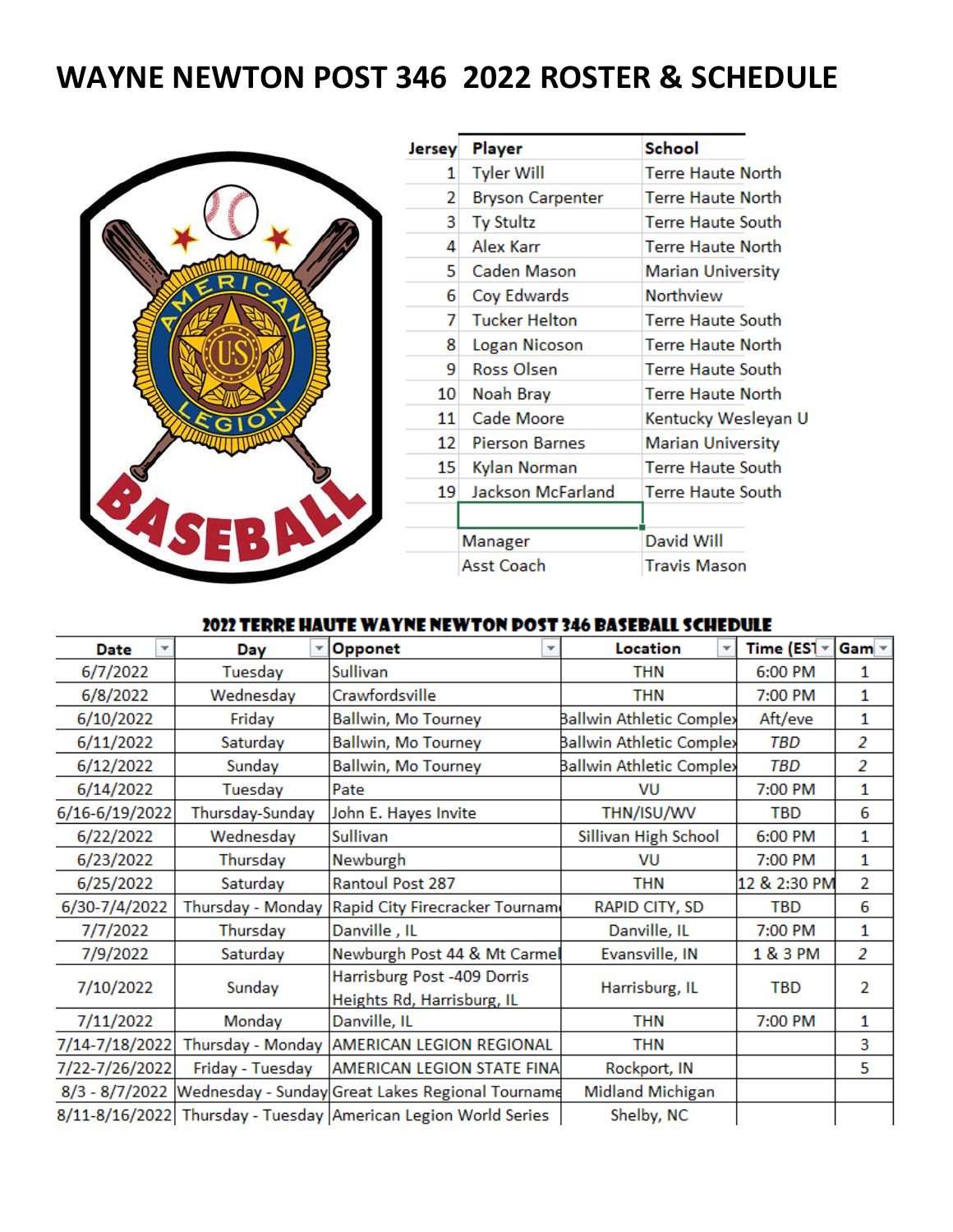| Phones<br>Bingo                                                                            | 812-234-9570                                                                                                                                                                                                                        | <b>IXAW</b>                                                              | NE NEWTON POST 346                                        |                                                                                             |                                                     | Club Room Activities for<br>Members and Guests Only                                  |
|--------------------------------------------------------------------------------------------|-------------------------------------------------------------------------------------------------------------------------------------------------------------------------------------------------------------------------------------|--------------------------------------------------------------------------|-----------------------------------------------------------|---------------------------------------------------------------------------------------------|-----------------------------------------------------|--------------------------------------------------------------------------------------|
| Bingo License<br>Clubroom                                                                  | 812-232-7315<br>#00278                                                                                                                                                                                                              |                                                                          | <b>JUNE 2022</b><br>Calendar                              |                                                                                             |                                                     | Tues, Thurs, Fri, & Sat 5 pm - Close<br>Sun, Mon, & Wed - CLOSED<br>Club Room hours: |
| Sunday                                                                                     | Monday                                                                                                                                                                                                                              | Tuesday                                                                  | Wednesday                                                 | Thursday                                                                                    | Friday                                              | Saturday                                                                             |
| Moving?                                                                                    | don't receive your newsletter for some reason in the<br>Please notify the post at 812-234-9570 or<br>future, it is always available on our post web site at<br>by email at waynenewton346@hotmail.com. If you<br>www.legion346.org. |                                                                          | Regular Games @ 7:00<br>Early Birds Start @ 6:30<br>Bingo | Food available 6-9 pm<br>Open Jam Session<br>Live Music<br>7-10 pm<br>N                     | Clubroom Open<br>$5 \text{ pm} - \text{close}$<br>က | Food Available 6-9 pm<br>Bingo Games<br>Start 1:00<br>4                              |
| <u> ဟ</u>                                                                                  | $\boldsymbol{\omega}$                                                                                                                                                                                                               | Ņ                                                                        | œ                                                         | ၈                                                                                           | $\tilde{=}$                                         | Ξ                                                                                    |
| - Indiana Veterans Home<br>"Close of Books"<br>Membership                                  | Early Birds Start @ 6:30<br>Regular Games @ 7:00<br>Bingo                                                                                                                                                                           | Clubroom Open<br>$5$ pm $-$ close                                        | Early Birds Start @ 6:30<br>Regular Games @ 7:00<br>Bingo | Food available 6-9 pm<br>Auxiliary Meeting 7pm<br>Open Jam Session<br>Live Music<br>7-10 pm | Clubroom Open<br>$5 \text{ pm} - \text{close}$      | Food Available 6-9 pm<br>Bingo Games<br>Start 1:00                                   |
| $\frac{2}{3}$                                                                              | 13 $_{\rm G}$ irl Scout Troop 1166<br>(Daisies) Meeting                                                                                                                                                                             | <b>FLAG DAY</b><br>4                                                     | 15                                                        | $\frac{6}{1}$                                                                               | 77                                                  | $\frac{8}{1}$                                                                        |
|                                                                                            | Early Birds Start @ 6:30<br>Regular Games @ 7:00<br>$5:30 - 6:30$ pm<br>Bingo                                                                                                                                                       | Legion Meetings 6-8 pm<br>Clubroom Open<br>$5 \text{ pm} - \text{close}$ | Early Birds Start @ 6:30<br>Regular Games @ 7:00<br>Bingo | Food available 6-9 pm<br>Open Jam Session<br>Live Music<br>7-10 pm                          | Clubroom Open<br>$5$ pm $-$ close                   | Food Available 6-9 pm<br>Bingo Games<br>Start 1:00                                   |
| $\overline{9}$                                                                             | 20                                                                                                                                                                                                                                  | $\overline{\bf 2}$                                                       | 22                                                        | 23                                                                                          | 24                                                  | 25                                                                                   |
| Crawfordsville Post 72<br>District Election<br><b>FATHER'S DAY</b><br>6th District Meeting | Early Birds Start @ 6:30<br>Regular Games @ 7:00<br>Bingo                                                                                                                                                                           | SAL meeting 7pm<br>Clubroom Open<br>$5$ pm $-$ close                     | Early Birds Start @ 6:30<br>Regular Games @ 7:00<br>Bingo | Food available 6-9 pm<br>Open Jam Session<br>Live Music<br>$7-10$ pm                        | Clubroom Open<br>$5 \text{ pm} - \text{close}$      | Food Available 6-9 pm<br>Bingo Games<br>Start 1:00                                   |
| 26                                                                                         | $27\,$ Girl Scout Troop 1166<br>(Daisies) Meeting                                                                                                                                                                                   | 28                                                                       | 29                                                        | Live Music<br>30                                                                            |                                                     |                                                                                      |
|                                                                                            | Early Birds Start @ 6:30<br>Regular Games @ 7:00<br>$5:30 - 6:30$ pm<br>Bingo                                                                                                                                                       | Clubroom Open<br>5 pm - close                                            | Regular Games @ 7:00<br>Early Birds Start @ 6:30<br>Bingo | Food available 6-9 pm<br>Open Jam Session<br>7-10 pm                                        |                                                     | Bingo Hall and<br>Free Wi-Fi in<br>Clubroom                                          |